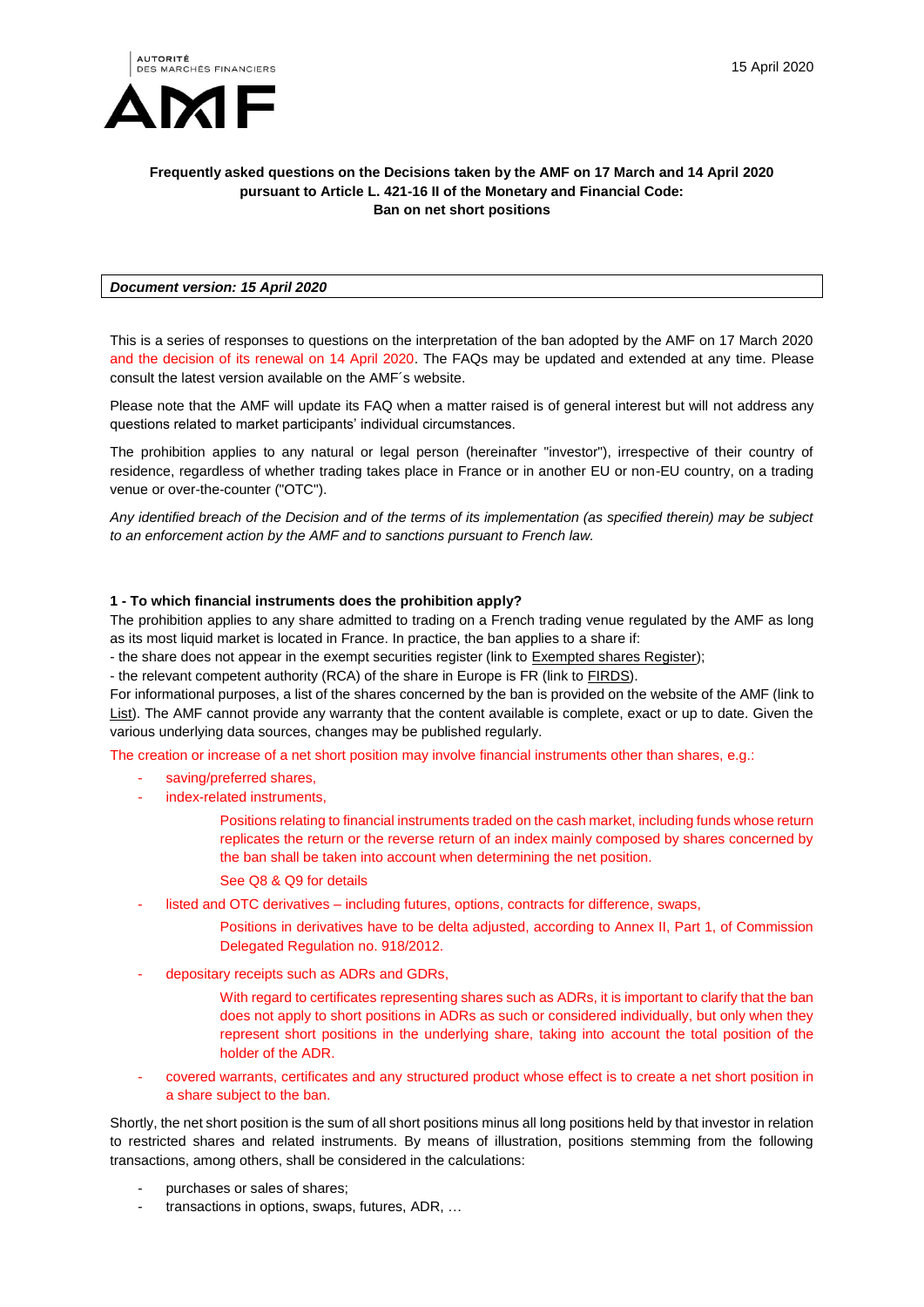Finally, notwithstanding Article 3 of SSR, convertible bonds and subscription rights shall be taken into account in the calculation of a net short position for the purposes of the implementation of the Decision.

However, fixed income instruments or instruments that give an exposure to the creditworthiness of any share issuers (such as credit default swap) shall not to be taken into account. Financial instruments that were borrowed under a loan transaction shall not be taken into account.

## **2 - Following the publication of the Decision, what does an investor need to check before entering into a transaction?**

Before selling any of the securities concerned, the investor must make sure that the quantity of securities sold does not create or increase a net short position.

Before entering into a transaction on a derivative where the underlying is any of the securities or a basket/index composed in majority<sup>1</sup> of these securities, the investor must make sure that the transaction does not create or increase a net short position.

#### **3 - Are intraday net short positions allowed?**

No, creating or increasing a net short position (whatever the type of transactions used) during the trading day is prohibited, even if the investor intends to close the position before close of business on that day.

#### **4 - How will this Decision affect SRD (deferred settlement system) in the securities concerned?**

It is forbidden to take a new short SRD position or to increase an existing short SRD position. Persons holding short SRD positions expected to expire at the end of March can extend them on the expiration of April, and where relevant on the expiration of May.

SRD long positions are not affected by the new measures. They can be unwound through an SRD sale order.

### **5 - Is an investor allowed to create a net short position in one of the securities concerned by using derivatives?**

No, investors are not allowed to use derivatives to create a net short position; they may only use derivatives to hedge, create or extend a net long position.

Net short positions taken before the publication of the Decision are not affected. In addition, investors whose existing short position leads to a creation or an increase of a net short position solely as a result of the variation in volatility are not required to reduce their exposure<sup>2</sup>: keeping a previous net position unaltered does not infringe the prohibition.

The prohibition only refers to creating or increasing a net short position. Therefore, the investor who opened a net short position before the entry into force of the ban can reduce it or keep it. On the other hand, increasing a position after having reduced it is not allowed.

The AMF admits that investors holding a net short position in relation to one of the securities concerned through expiring derivatives are allowed to roll forward their position, even if such a rolling results in the creation of a net short position with a further expiry date, provided that the net short position so created does not exceed the one held previously.

# **5 bis – What about investors holding a mixed position through a portfolio of equities and through derivatives?**

An investor holding a long position via a portfolio of shares can hedge his portfolio by taking a short position on an index derivative under the conditions specified in § 8. However, he cannot sell his equity portfolio without simultaneously unwinding his index derivative short position.

In addition, an investor holding a long position through derivatives hedged through a short position in a share subject to the ban has to care about the expiry of the long position: at the expiry of the long position offsetting the short position, the investor would be creating a net short position. In this case, this new net short position would not be considered an unexpected short position. Since the investor does not decide to close its two opposite positions of the same strategy, he is consciously taking a new net short position in these shares. Therefore, in order to avoid breaching the prohibition the investor should keep its long position and the relevant hedge or alternatively close both positions.

The above will not apply where all the positions composing a hedge or a strategy have been built before the entry into force of the prohibition.

 $\overline{a}$ 

<sup>&</sup>lt;sup>1</sup> See question 6 and 7 for more details on index derivatives and ETFs.

<sup>2</sup> However, the crossing of a reporting threshold (0,1% following ESMA's decision of 16 March 2020 and all additional 0,1%) due to the variation in volatility remains subject to the reporting obligations.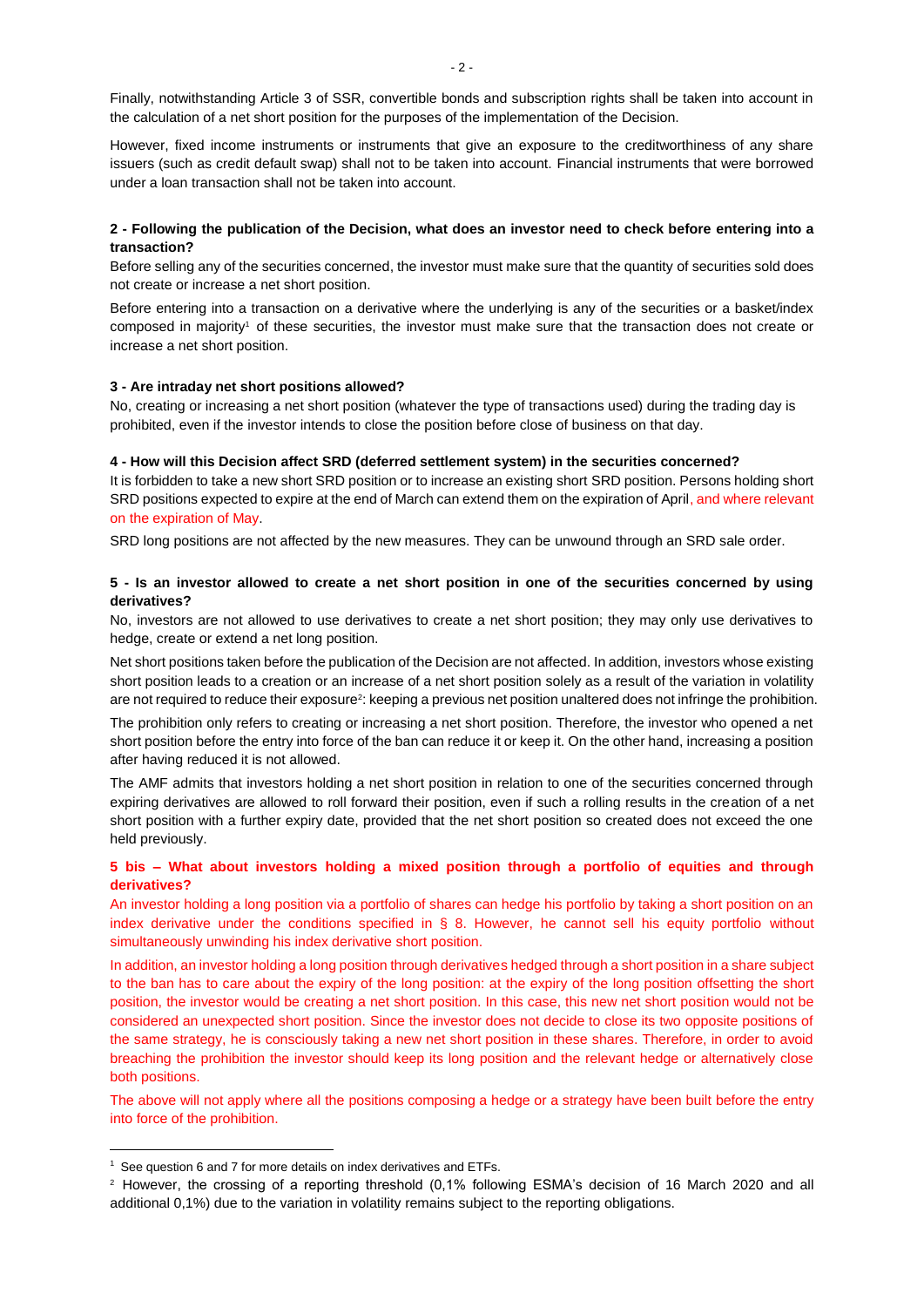# **6 - What should be done about orders in the order book that are not executed when the Decision is published if executing them would initiate or increase a net short position?**

The investor shall cancel the orders in question.

#### **7 - Could you clarify the exceptions mentioned regarding market making activities?**

The exception from the ban regarding market-making activities only applies to market makers as defined under article 17 of the SSR.

This exemption also applies to the transactions that an investment firm carries out for the purpose of hedging the positions related to the activities as defined above.

This exemption does not apply to the activities that an investment firm conducts on own account in a capacity other than a capacity of market maker or liquidity provider.

Any investment firm claiming to be exempted under the Decision must at all times be in a position to respond to any request by the AMF and in particular, to produce any and all necessary elements to demonstrate its compliance with the abovementioned requirements and conditions. In any event, provided the abovementioned conditions are met, the AMF does not anticipate observing any substantial intraday net short position.

# **8 - Are trades in index derivatives allowed where the basket of securities includes one or more of the securities concerned?**

Generally speaking, trades in index derivatives should be taken into account when computing the net position on each share affected by the ban.

However, an investor who holds a long position of shares strongly correlated to an index such as the CAC 40, may hedge its general market risk through a CAC40 derivative even if its portfolio includes only a limited number of CAC 40 shares or even none. The AMF would admit such hedging when:

- the portfolio, or part of it, is diversified and consists of shares concerned by the ban;
- the value of the portfolio, or part of it, is significantly and reliably correlated to the price level of the index derivative;
- the nominal of the hedge is proportionate to the nominal of the portfolio (or a part of it if only a part of the portfolio is hedged);
- the transactions on the index derivative are not carried out to enter into short strategies over restricted shares and circumvent the restrictions.

In addition, the creation or increase of net short positions through indexed financial instruments or baskets of shares are excluded from the ban when the shares subject to the Decision represent less than 50% of the composition of the index or basket.

In all cases, taking a net short position in one or more of the securities concerned by combining index derivative transactions and other transactions is prohibited. For instance, it is prohibited to implement a strategy consisting in:

- selling futures contracts on an index whose underlying basket includes one or more of the securities concerned, and
- buying futures contracts on any of the securities included in the underlying basket of the index except for the concerned securities.

It is up to each investor to be able to evidence that the transactions on index-related instruments are not carried out to enter into short strategies over restricted shares and circumvent the restrictions. In case of doubt, the AMF recommends to abstain from assuming short positions in such index-related instruments.

Please note that if, due to index trading, a net short position in a restricted share reaches a relevant threshold (i.e. 0.1%, 0.2%, 0.3%, 0.4% of the issued share capital and so on), the position holder has the obligation to notify to the AMF the change in the net short position. In this case, it is recommended that the position holder clarifies, in the field "comments" of the notification, that the variation in the position has been caused by index trading. Please note that, following ESMA Decision of 16 March 2020, the minimum threshold for net short positions reporting of shares admitted to trading on a regulated market has been lowered to 0.1% of the share capital.

# **9 - Is an investor allowed to buy shares/units of a fund which replicates the reverse return of an index whose basket includes one or more of the securities concerned such as a reverse Exchange-Traded Fund (Reverse ETF)?**

Notwithstanding Article 3 of SSR, in accordance with article 2 of the Decision, investors must take into account the positions they hold through the funds they have invested in. As a consequence thereof, they have to make sure that any investment in a fund that replicates the reverse return of an index whose basket mainly composed by shares included in the ban does not result in the increase of their net short position in relation to each of the securities concerned. Shortly, the same principles as those detailed in Answer 8 apply.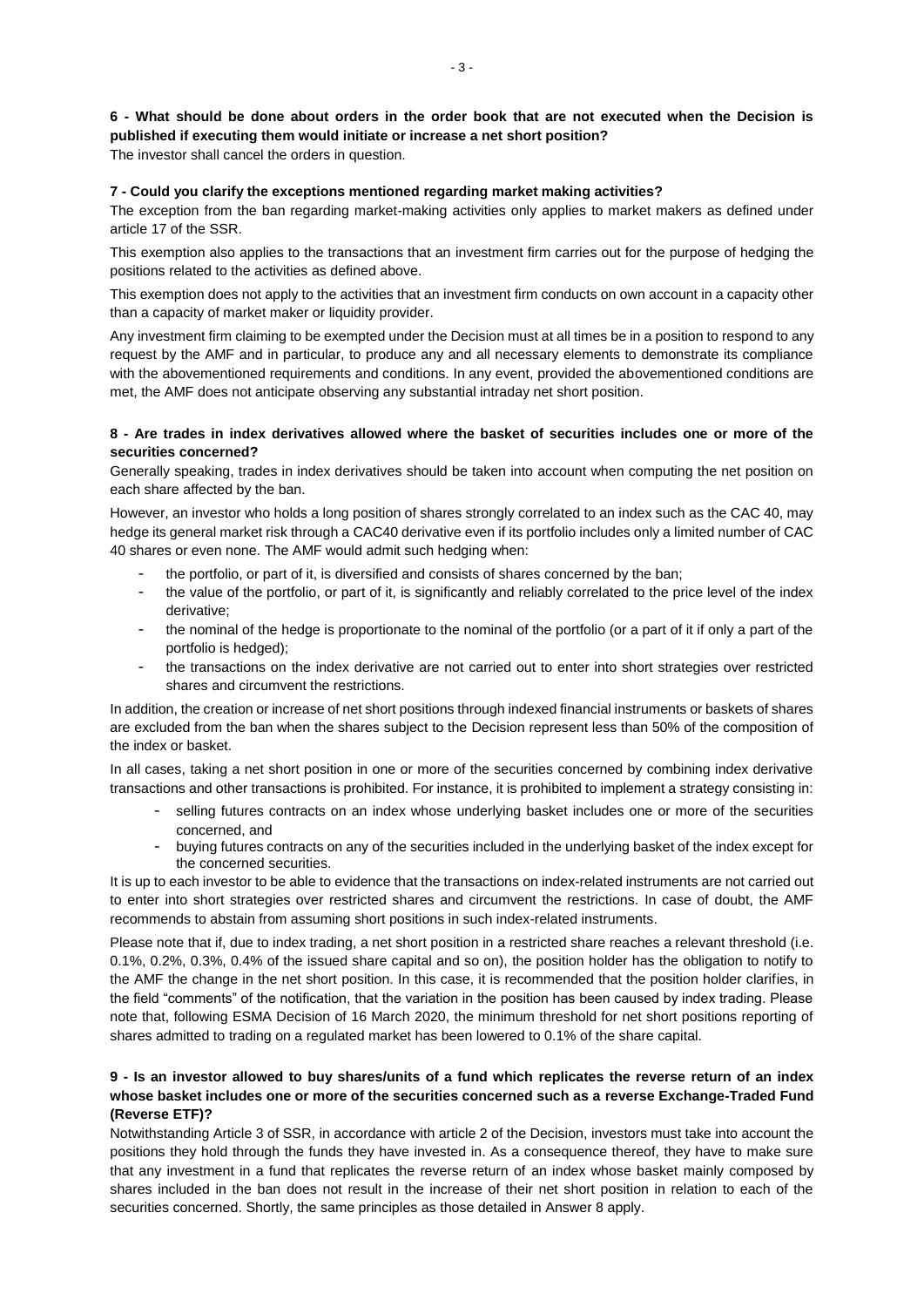Finally, in the case a fund is to replicate, pursuant to its investment policy, the reverse return of an index whose basket includes one or more of the securities concerned<sup>3</sup>, the increase of a net short position in relation to each of the securities concerned is not considered by the AMF as a breach of its Decision on the part of the fund's manager.

### **10 - Is an investor allowed to sell in advance the securities that are to be withdrawn from or added to the composition of the underlying basket of an index in anticipation of the rebalancing of the said index?**

Some investors have set up strategies, either on own account, or on behalf of third parties, which consist in replicating the performance of an index. In particular, strategies on own account often consist of an arbitrage between the performance of the underlying basket of securities and the related futures contracts. On the other hand, strategies used on behalf of third parties generally aim at providing the performance of an index to an asset manager which itself provides the same performance to its clients.

However, when the composition of the underlying basket of an index is amended, the investors who have built an equity portfolio replicating the performance of the said index have to adjust their portfolio accordingly. Notably, the hedging through the holding of the securities being withdrawn from the composition of the index becomes useless at the closing of the trading session preceding the date on which the relevant index amendment becomes effective.

A market practice consists in portfolio readjustments smoothly made during the days preceding the index rebalancing, at the risk of resulting in an imperfect hedging: the investors concerned justify their practice by the need, whether real or apparent, not to excessively impact the determination of the closing fixing price. Such a practice is nonetheless contrary to the provisions which prohibit investors from taking net short positions in relation to the securities mentioned in the Decision. Indeed, the sale of the securities concerned in anticipation of an index rebalancing creates a net short position.

Considering the likely impact of the rebalancing of indices on the price of the financial securities concerned by the ban, the AMF will admit that investors who replicate the performance of an index subject to a rebalancing may sell the securities concerned in anticipation even if such sales result in the temporary creation of a net short position. This tolerance will only apply during the last trading session before the relevant index rebalancing becomes effective.

For the purpose of benefitting from the exemption, the investors concerned must be in a position to demonstrate to the AMF that the net short positions so created:

- are justified by the need to adjust an index-based portfolio pursuant to the amendments made to the composition of the relevant index;
- are closed at the latest at the end of the trading session preceding the date on which the index rebalancing becomes effective.

If need be and on an *ex-post* basis, the AMF will closely monitor compliance with the above conditions.

#### **11 - How does the Decision affect arbitrage operations linked to public offer?**

Arbitrages on shares subject to an OPA or an OPE may lead an investor to create a net short position on a share on which the Decision applies. Such arbitrages do not benefit from an exemption to the Decision.

For instance, when the issuer A proposes in the context of a public offer to redeem its shares against those of issuer B, the ban applies to an investor who intends to sell shares A and to buy the same amount of shares B when the operation leads to a creation or increase of a net short position on share A.

#### **12 - Can you clarify the treatment of subscription rights and convertible bonds?**

As provided for in the Decision, the restrictions do not apply to the creation of, or increase in, net short positions in a restricted share when the short position is aimed exclusively at covering the risk stemming from the equity component of convertible bond previously purchased which convert in that restricted share.

The same exemption applies to short positions in a restricted share aimed at covering the risk stemming from subscription rights previously purchased which give the right to subscribe restricted share yet to be issued.

This means that, for instance, an investor can buy subscription rights or convertible bonds and sell a corresponding number of underlying shares.

In determining the corresponding number of shares, the investor must calculate and apply the relevant delta. Subscription rights and convertible bonds which have been exercised by the investor have a delta equal to 1.

In both cases, the investor should report to the AMF any net short position stemming from such risk hedging activity. In this case, it is recommended that the investor clarifies, in the field "comments" of the notification, that the short position is backed by long positions in subscription rights or convertible bonds.

Please note that, following ESMA Decision of 16 March 2020, the minimum threshold for net short positions reporting of shares admitted to trading on a regulated market has been lowered to 0.1% of the share capital

 $\overline{a}$ 

<sup>&</sup>lt;sup>3</sup> This implies that the fund's manager has no discretion or only a limited one as regards the fund's investments.